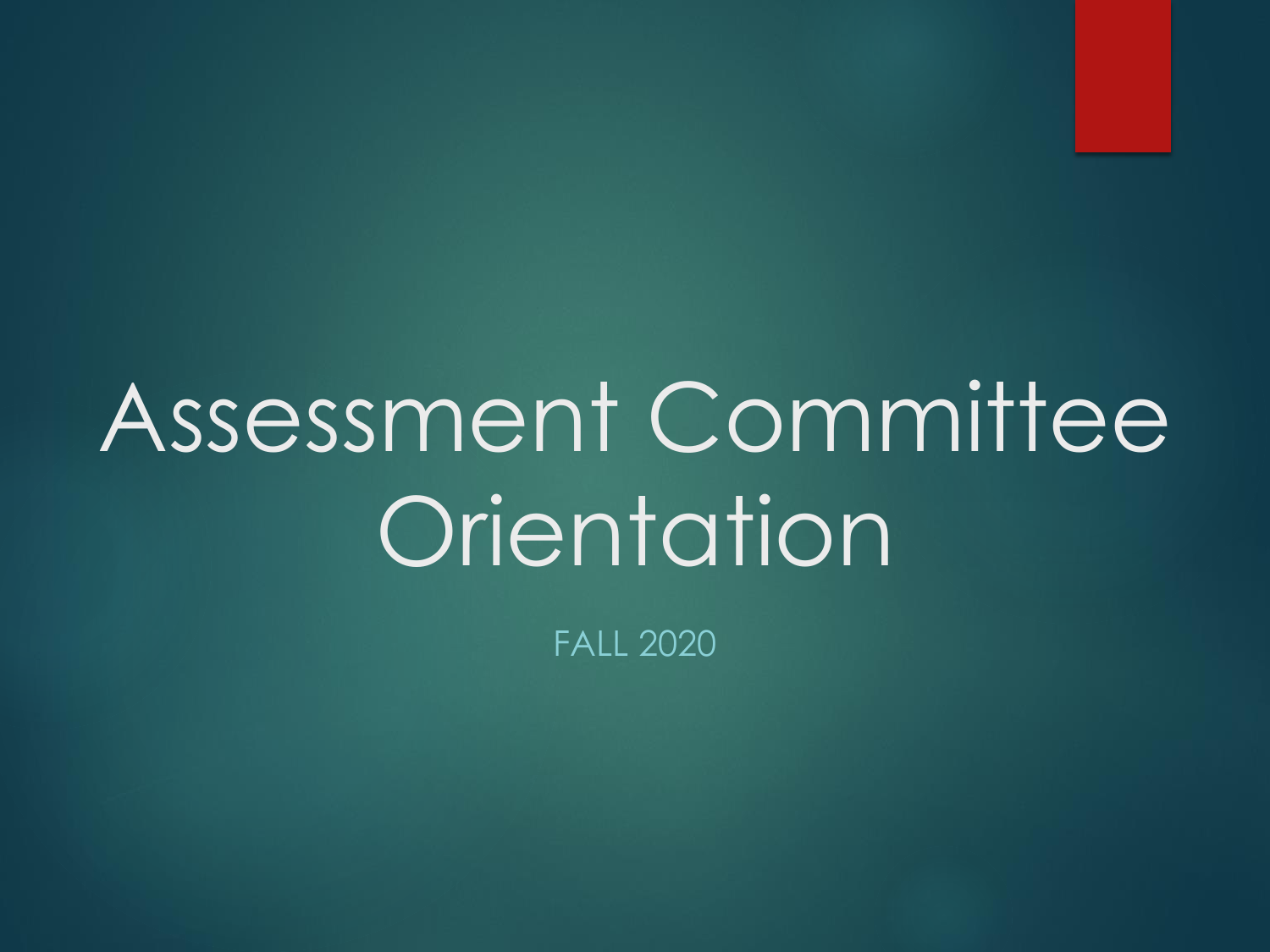# Member Learning **Outcomes**

Upon successful completion of this training, you will be able to:

- Explain the importance of assessment
- Evaluate Student Learning Outcomes (SLOs)
- ▶ Describe the role of assessment in curriculum workflow
- Understand assessment committee member expectations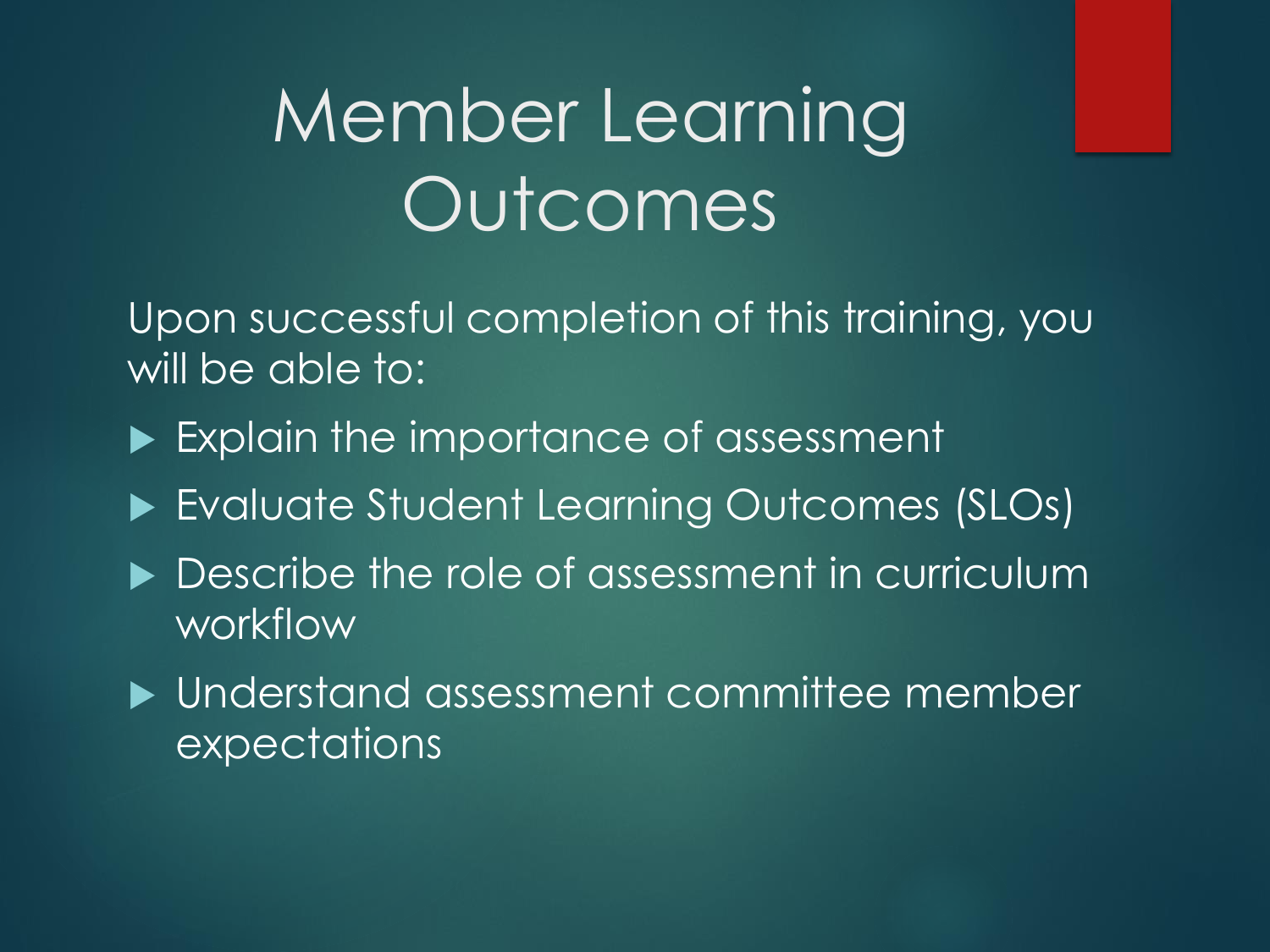# BC is on PARR with Assessment

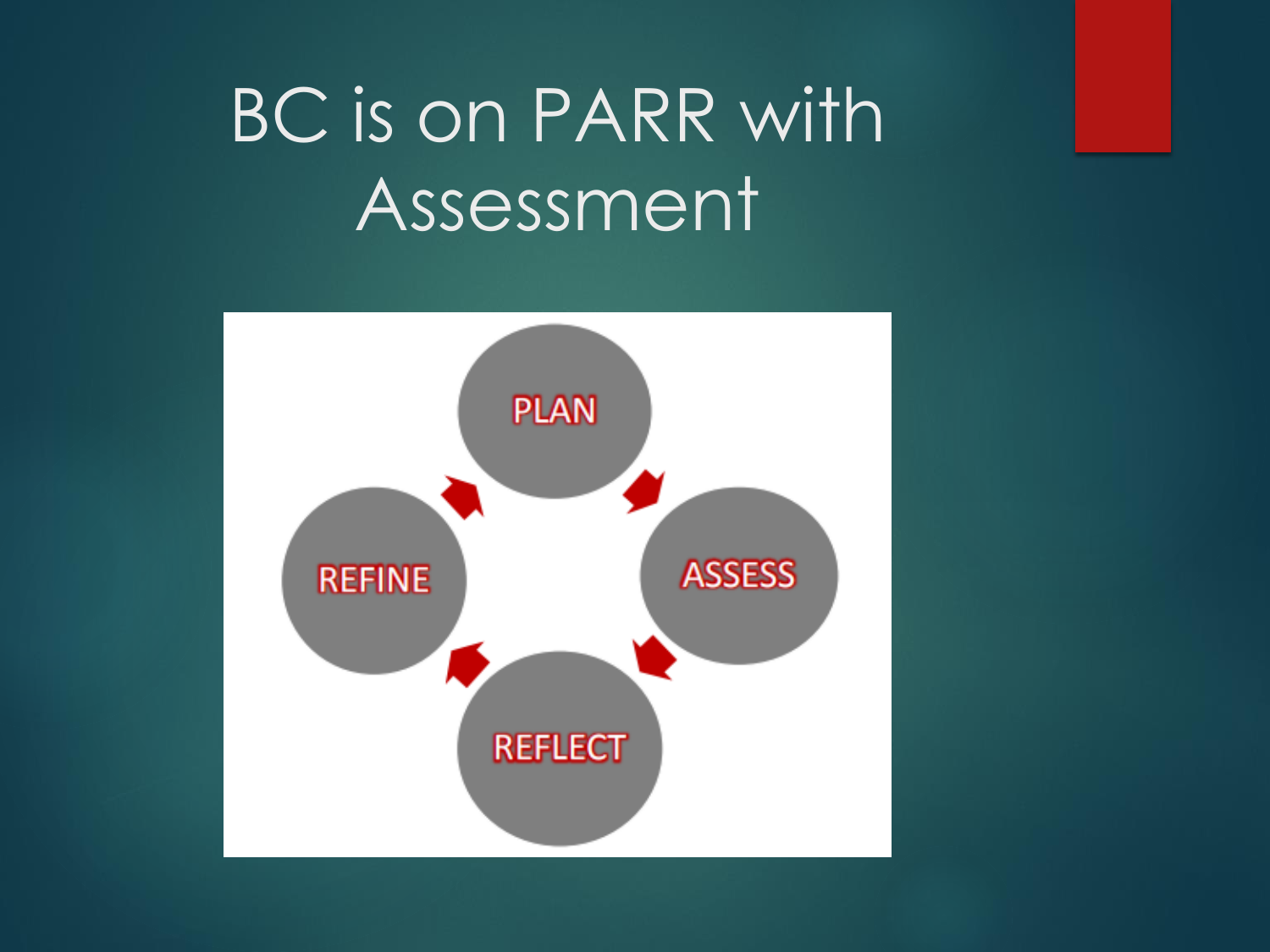### Why Assess?

Required by ACCJC Assess, discuss, improve ▶ Define what students should learn ▶ Evidence of actual learning **Informed changes and** collaborations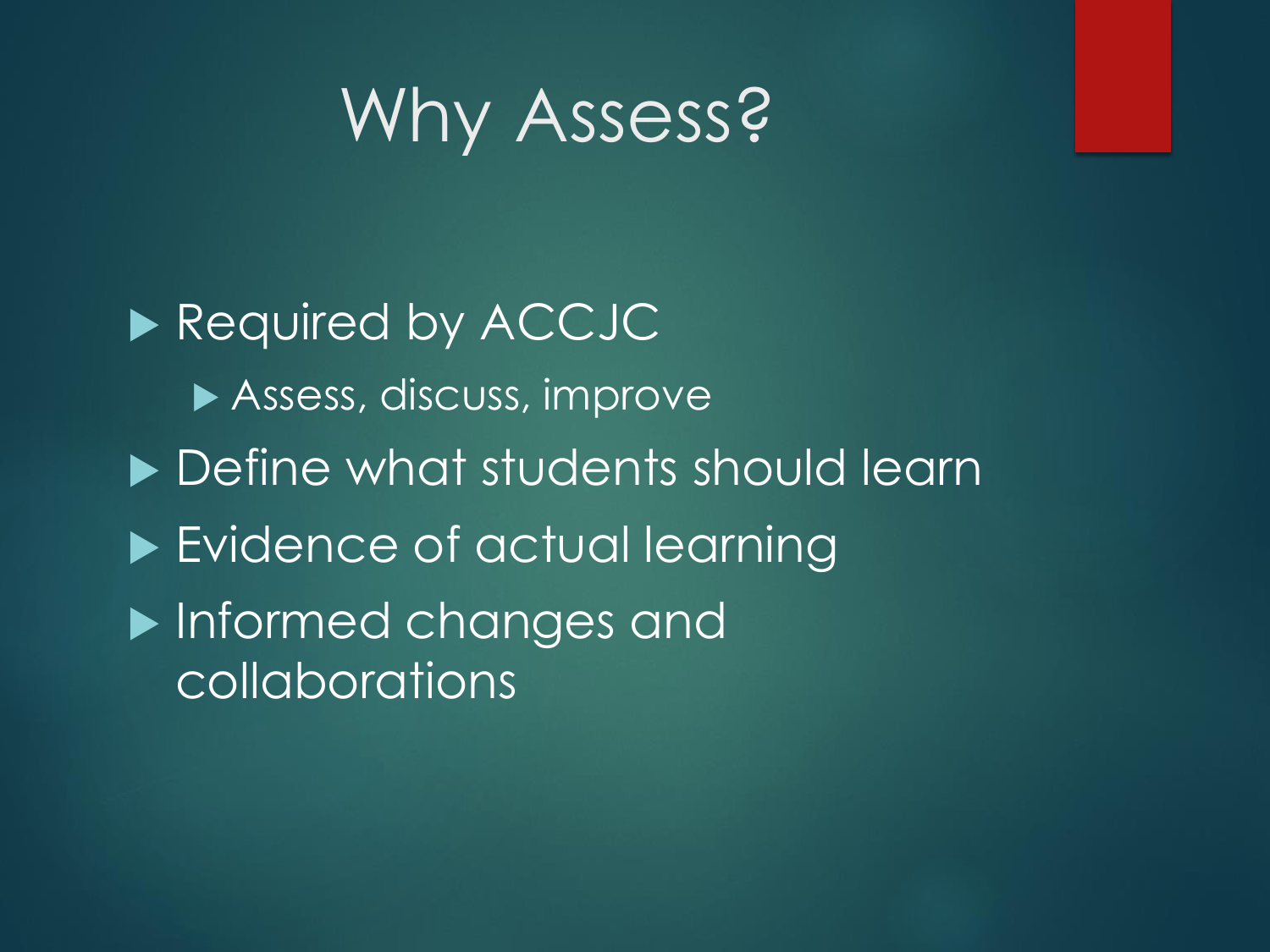# Mapping

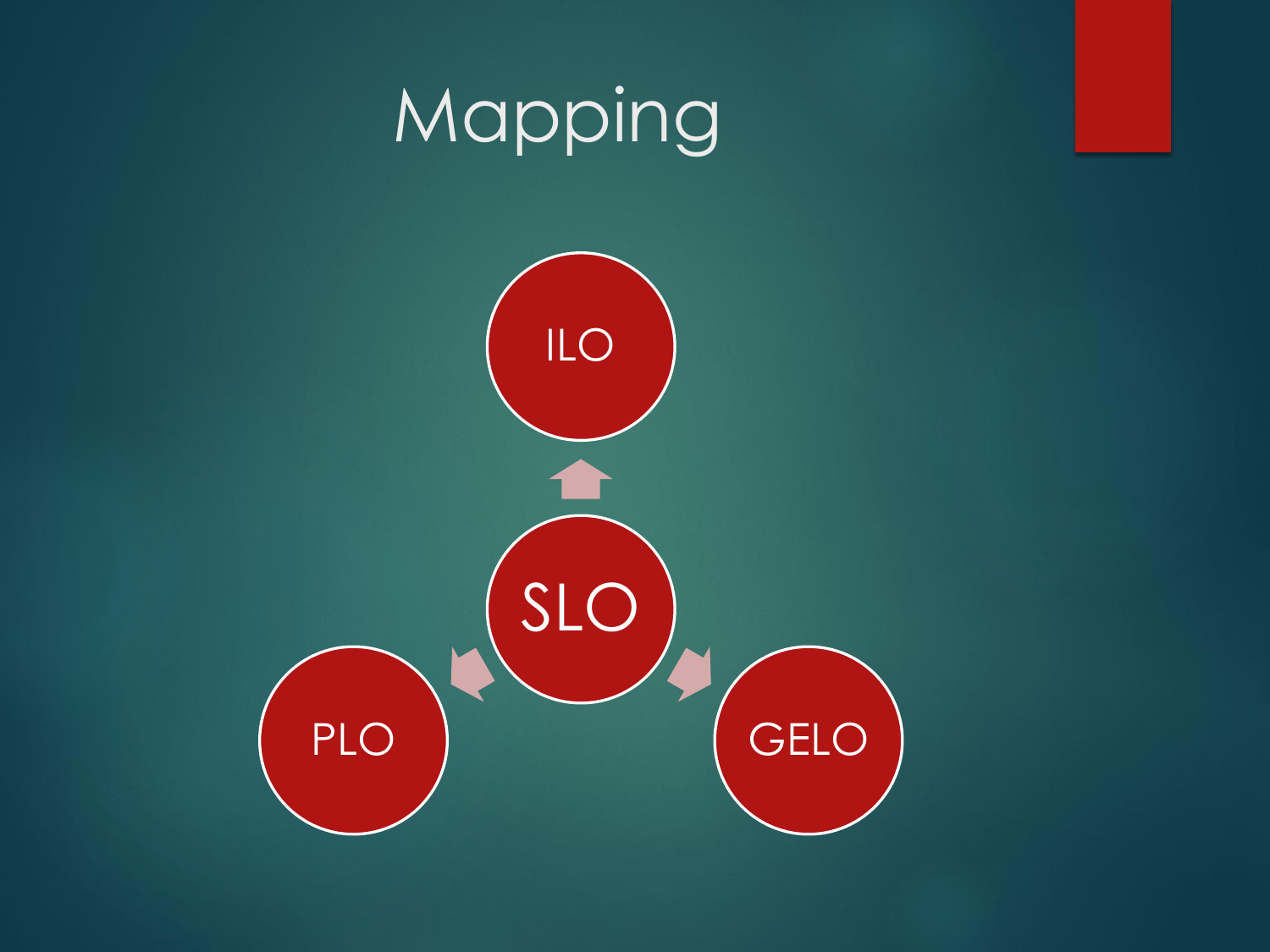### SLO Qualities

**Measureable** ▶ Outcome vs. objective ▶ Appropriateness within course sequence/program ▶ Comprehendible ▶ 3-5 per course is expected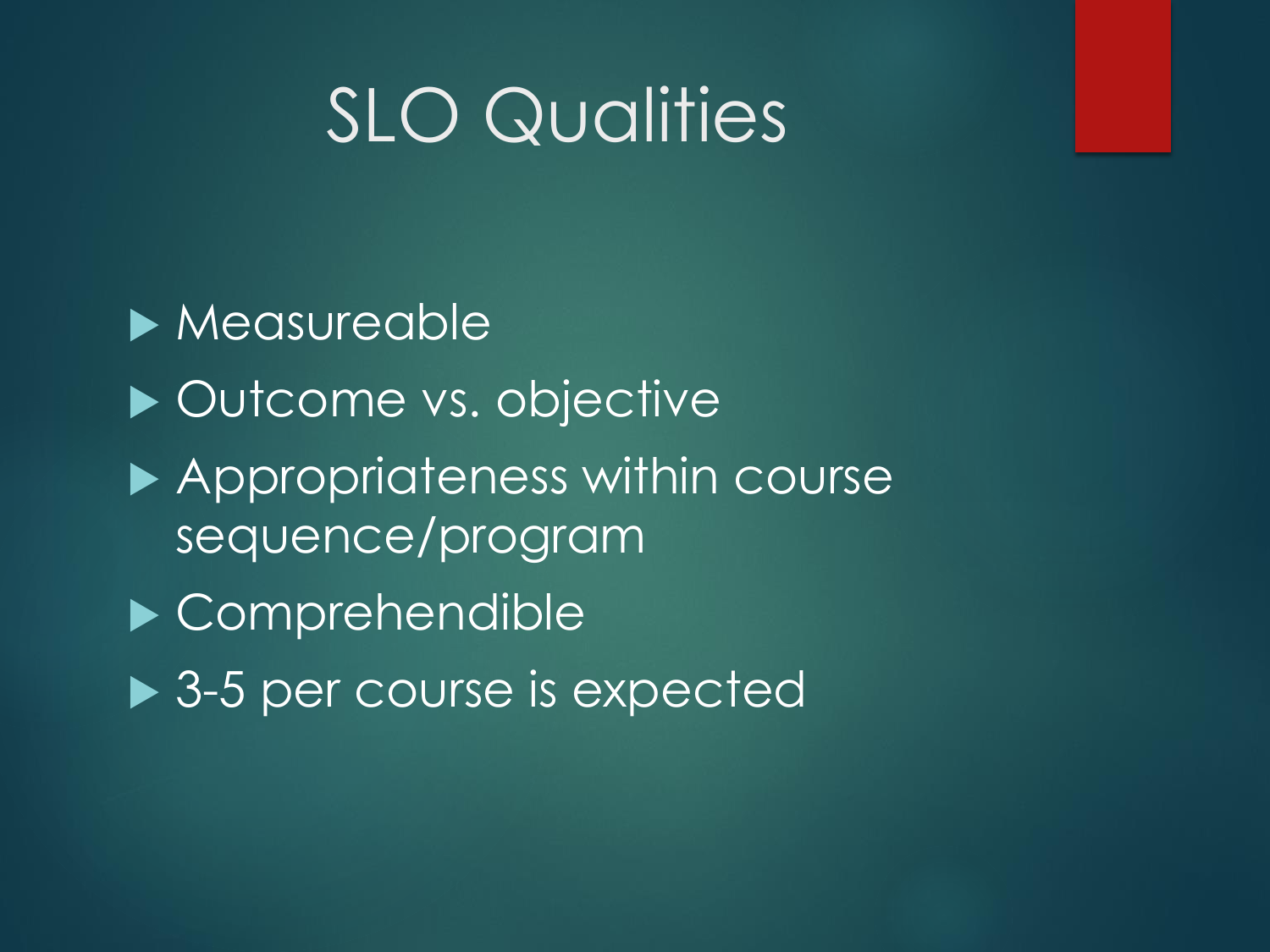# Cognitive Domain

# **Bloom's Taxonomy**



Vanderbilt University Center for Teaching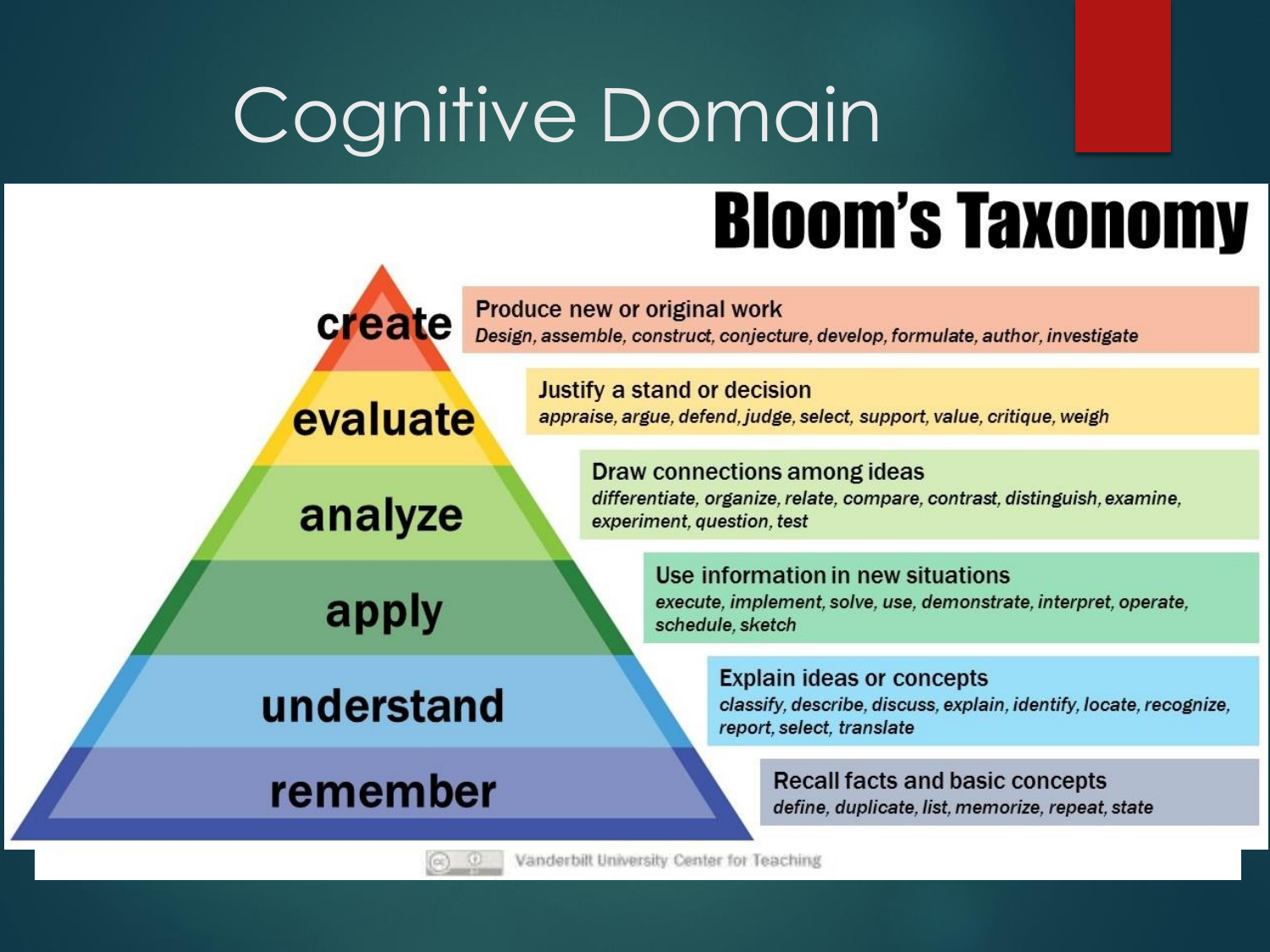### Affective Domain

#### CHARACTERIZATION BY VALUE SET

to revise, to require, to be rated high in the value, to avoid, to resist, to manage, to resolve

### **ORGANIZATION**

to discuss, to theorize, to formulate, to balance, to examine

### **VALUING**

To increase measured proficiency in, to subsidize, to support, to debate

### **RESPONDING**

to comply with, to follow, to commend, to volunteer, to spend leisure time, to acclaim

### **RECEIVING**

to differentiate, to accept, to listen for, to respond to

SERC at Carleton College [Affective Domain](https://serc.carleton.edu/NAGTWorkshops/affective/intro.html)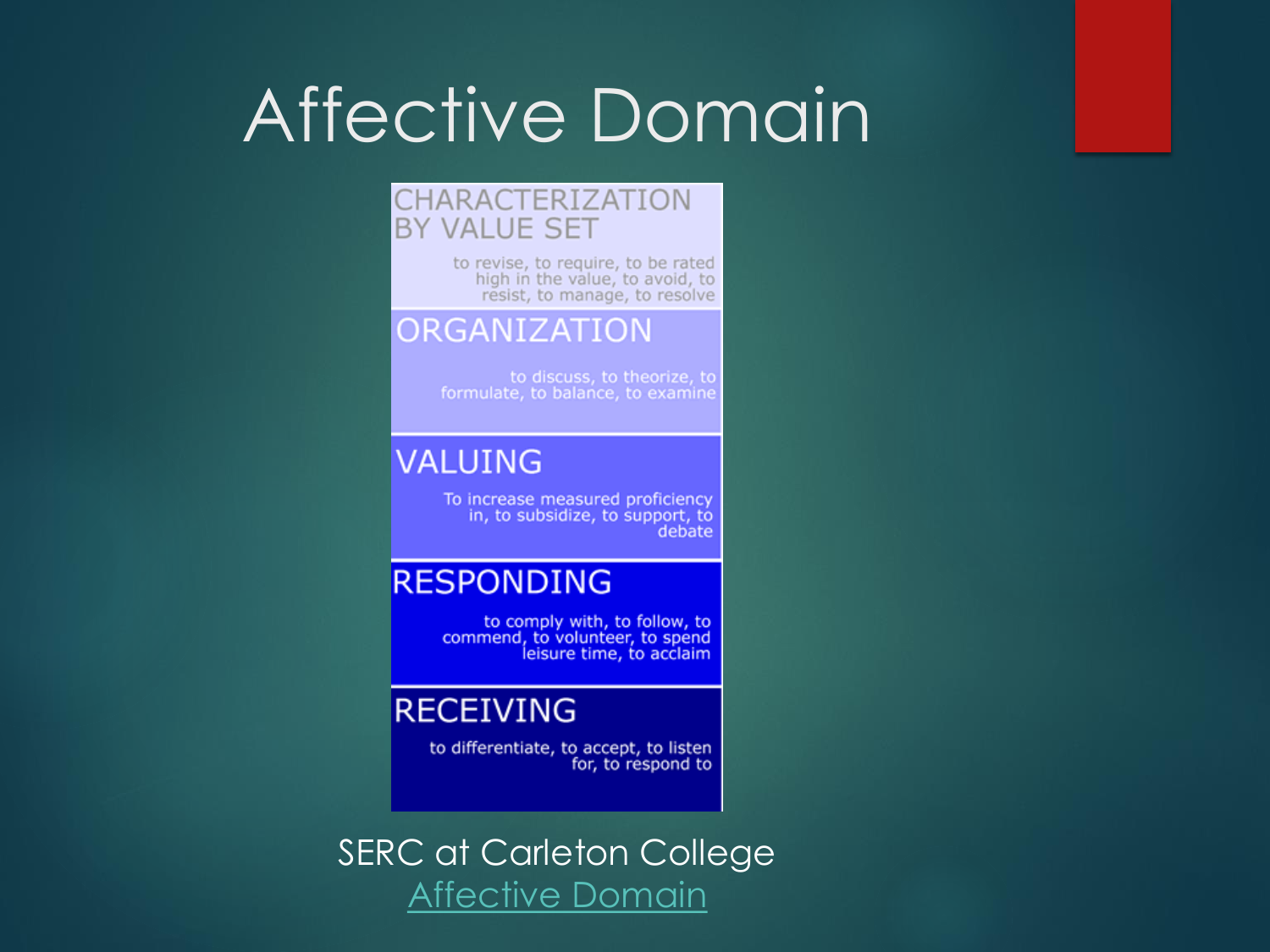### Curriculum Work Flow

Stage 1: Stage 2: Stage 3: Stage 4: Stage 5: Stage 6: Stage 7: **Activation:** 

**Faculty** Dean of Instruction Department Chair Curriculum Specialist Articulation Officer Assessment Member Curriculum Member Curriculum Chair Vice President of Instruction Curriculum Specialist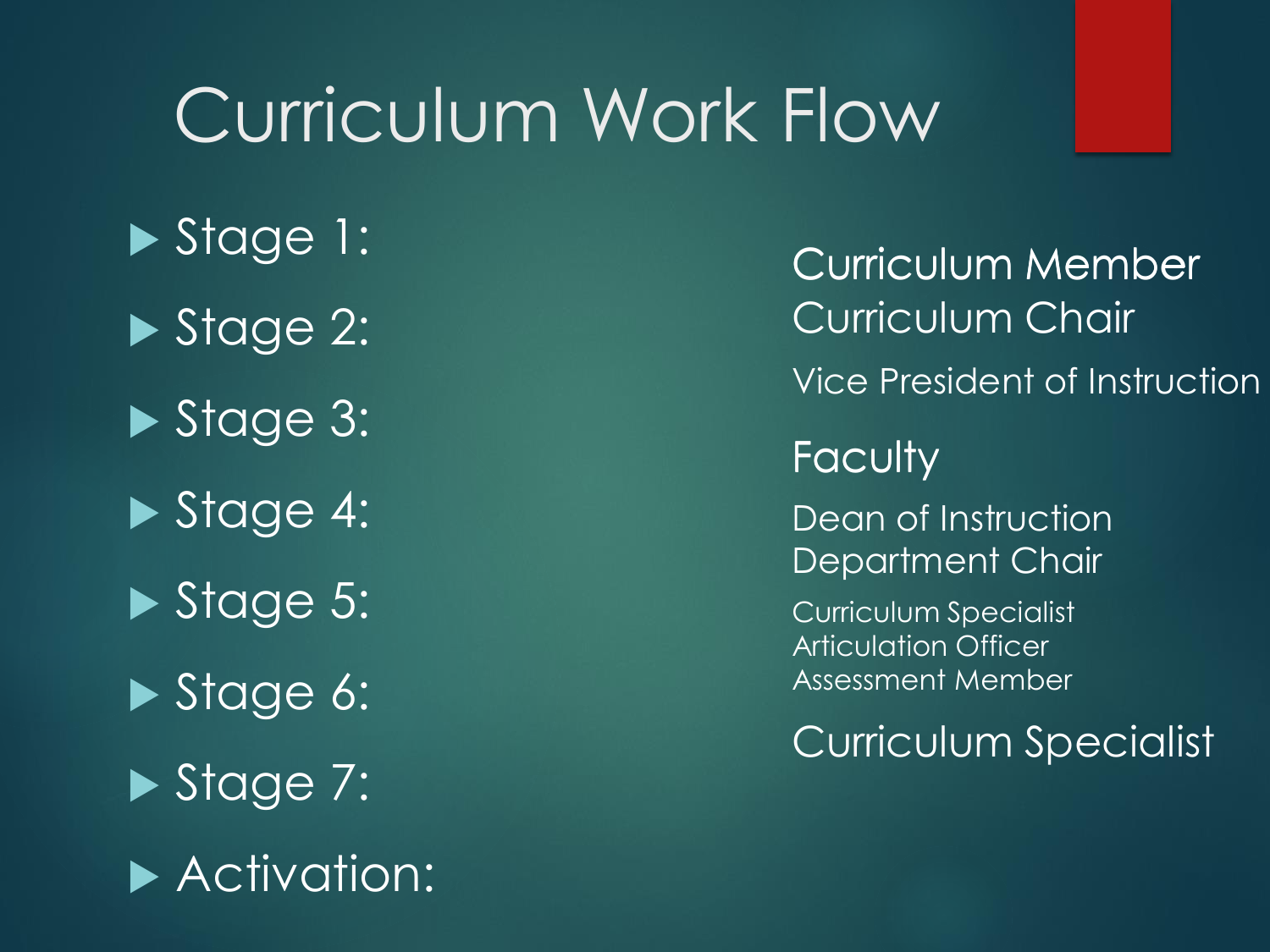eLumen Review Process: Assessment Member

**Four sections to click "Review"** ▶ Cover Info – General Information ▶ Cover Info – Proposal Details **New: Check for assessment mapping** attachment; make comment if absent ▶Learning Outcomes – Course Objectives ▶Learning Outcomes – CSLOs **Include feedback**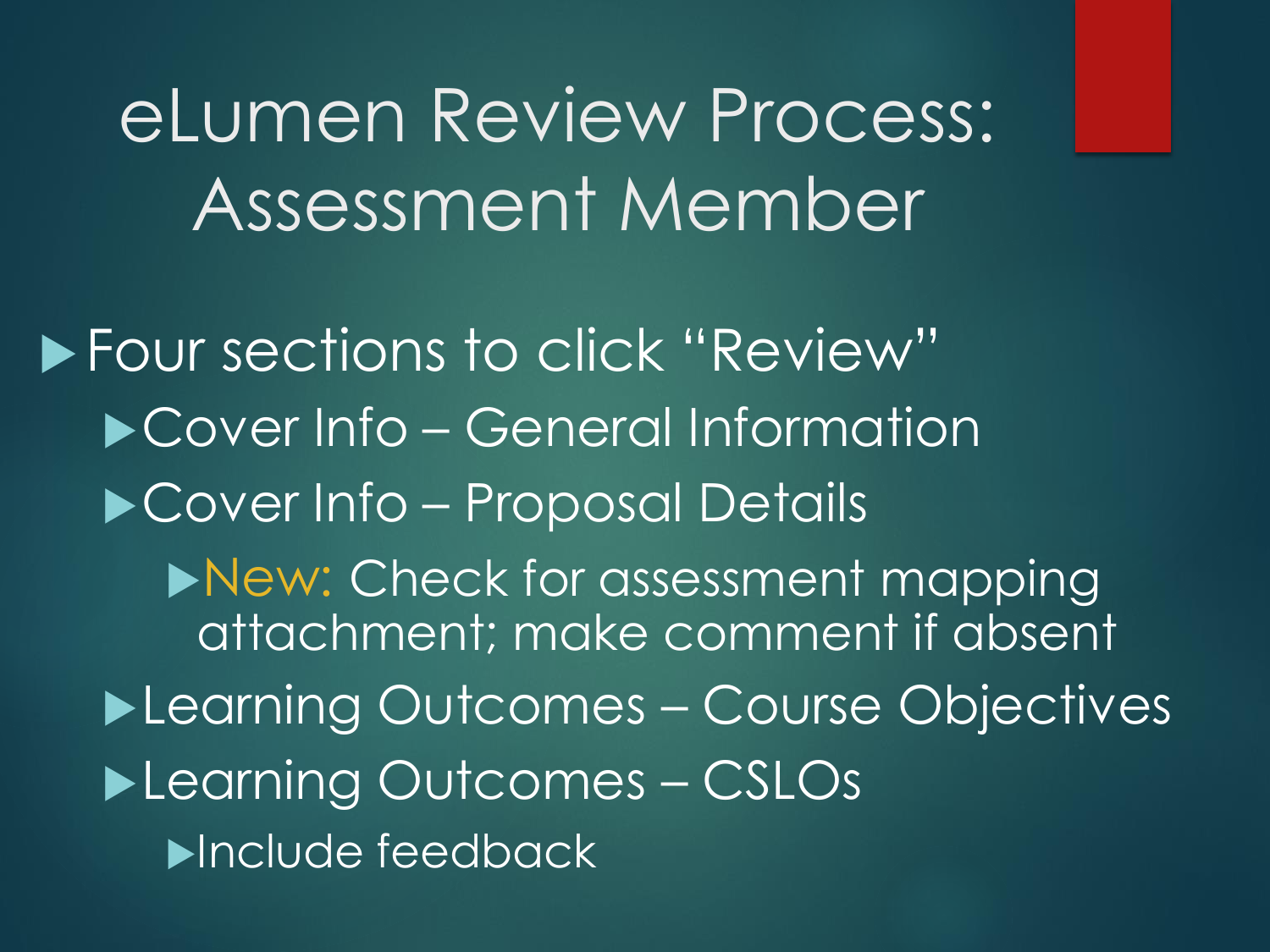### Assessment & eLumen Resources

▶ [BC Assessment Committee Website](https://committees.kccd.edu/bc/committee/assessment) ▶ eLumen Assessment handouts/videos ▶ Learning Outcome Review Checklist **Mapping Form** Assessment plans